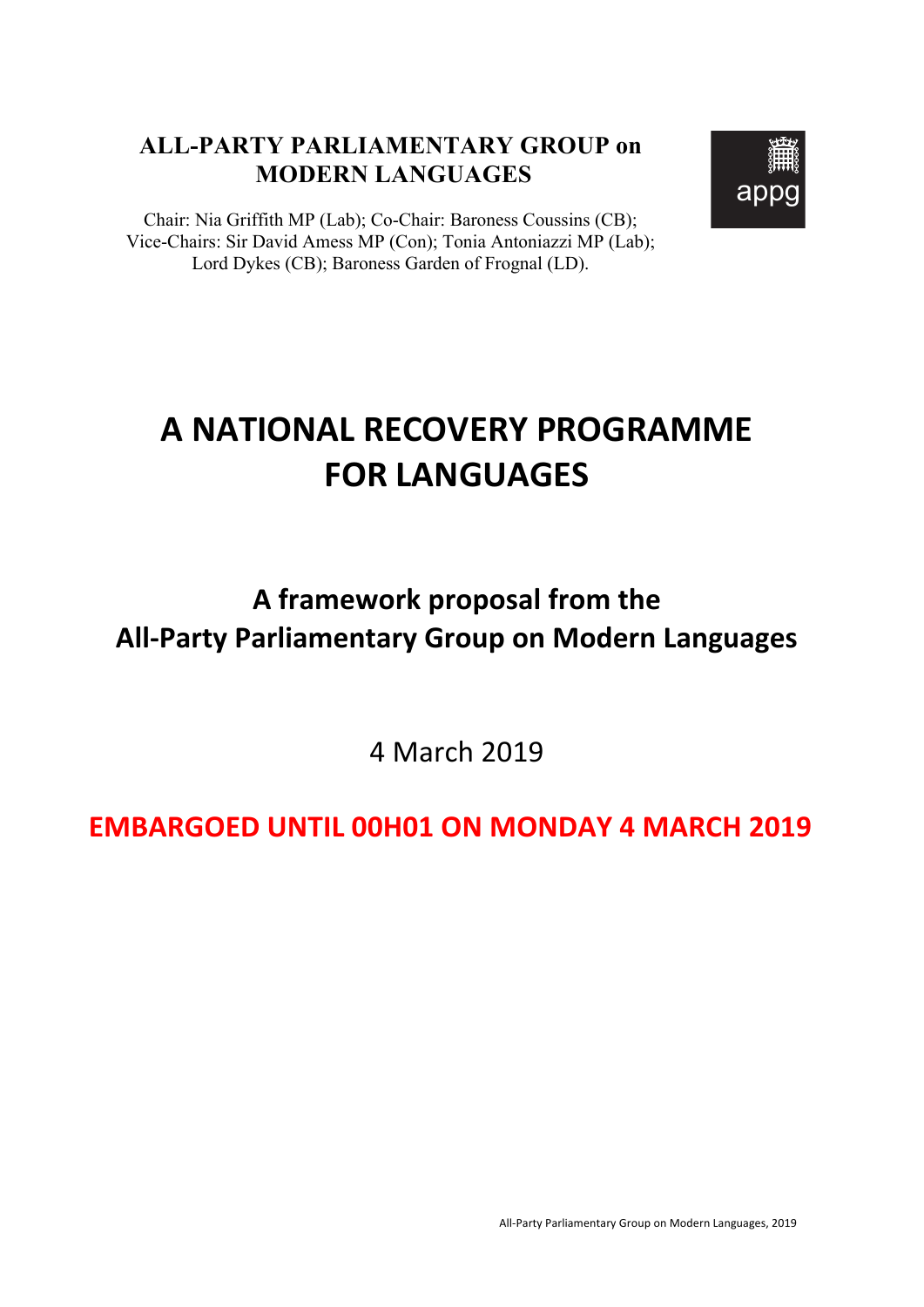*A message from Nia Griffith MP, Chair, & Baroness Coussins, Co-Chair, All-Party Parliamentary Group on Modern Languages:*

The case for languages is compelling and urgent. The UK's languages deficit is holding us back economically, socially and culturally. We need to reverse this so that we can:

**Provide a world-class education in our schools & universities:** Young people need languages to become culturally agile, ready for the mobile and inter-connected iobs of the future. Students with experience abroad on Erasmus+ already have an unemployment rate 23% lower than that of non-mobile students $^1$ .

Grow an export-led economy: The UK's lack of language skills already costs an estimated 3.5% of GDP. SMEs using languages report 43% higher export/turnover ratios<sup>2</sup>. But over 80% of SMEs operate in English only<sup>3</sup>, and the DIT's Export Strategy doesn't mention language skills.

Enhance the UK's role and influence as a world leader in international relations, security & soft power: 75% of the world's population doesn't speak English<sup>4</sup>. Linguistic diversity is a hallmark of the use of cyberspace and the proportion of web content in English is declining. The Foreign & Commonwealth Office, the Armed Forces and the police and security services are already prioritising language training. We must build on this, so that the UK can be fully engaged in all international organisations and networks without relying on EU staff.

**Build a fairer, healthier and more resilient society:** Language learning is a marker of social advantage in the UK<sup>5</sup>. Social inclusion is helped by supporting bilingual children study their home languages too. Learning languages – at any age – has cognitive health benefits<sup>67</sup>, helping to develop other skills and protecting against dementia<sup>8</sup> and stroke impairment<sup>9</sup>.

#### But the UK is in a languages crisis.

The languages 'supply chain' through schools is drying up. GCSE and A Level figures are historically low. Exam entries in 'languages with smaller cohorts' – some of the most strategically important for the future – are minuscule, despite 2 million bilingual children in our schools. University language departments are closing fast. There are now fewer MFL graduates each year than there are MFL teacher training places.

We need a fresh mindset about learning languages. They are perceived as difficult subjects; bilingual pupils are considered a problem rather than an asset; businesses say they are unhappy with school leavers' and graduates' language skills and yet do not prioritise language training. And the Government regularly fails to consider languages in major strategies despite their relevance (such as the 2018 Export Strategy).

The UK cannot keep relying on international recruitment for language skills. More needs to be done – and, crucially, policies and action need to be properly co-ordinated across Government.

The All-Party Parliamentary Group on Modern Languages calls on Government, civil society and all stakeholders to act now to reverse this national crisis.

The following National Recovery Programme is proposed as an overarching framework of strategic objectives against which specific policies and actions can be mapped and implemented by the professionals and practitioners with the detailed knowledge and responsibility to achieve a step change in the UK's languages **capability.**

 

<sup>&</sup>lt;sup>1</sup> *Erasmus Impact Study*, European Commission (2014)

<sup>&</sup>lt;sup>2</sup> Foreman-Peck, J. & Wang, Y. *The Costs to the UK of Language Deficiencies as a Barrier to UK Engagement in Exporting: A Report to UK Trade & Investment.* (2013).

<sup>&</sup>lt;sup>3</sup> Born Global, British Academy (2014).

<sup>&</sup>lt;sup>4</sup>The English Effect, British Council (2013).

<sup>5</sup> Tinsley, T. Language Trends - Language Teaching in Primary and Secondary Schools in England, British Council (2018).

<sup>6</sup> Vega-Mendoza et al 2015, *Cognition*.

<sup>&</sup>lt;sup>7</sup> Bak et al, 2014, *Annals of Neurology*.

<sup>&</sup>lt;sup>8</sup> Alladi et al 2013, *Neurology*.

<sup>&</sup>lt;sup>9</sup> Alladi et al 2016, Stroke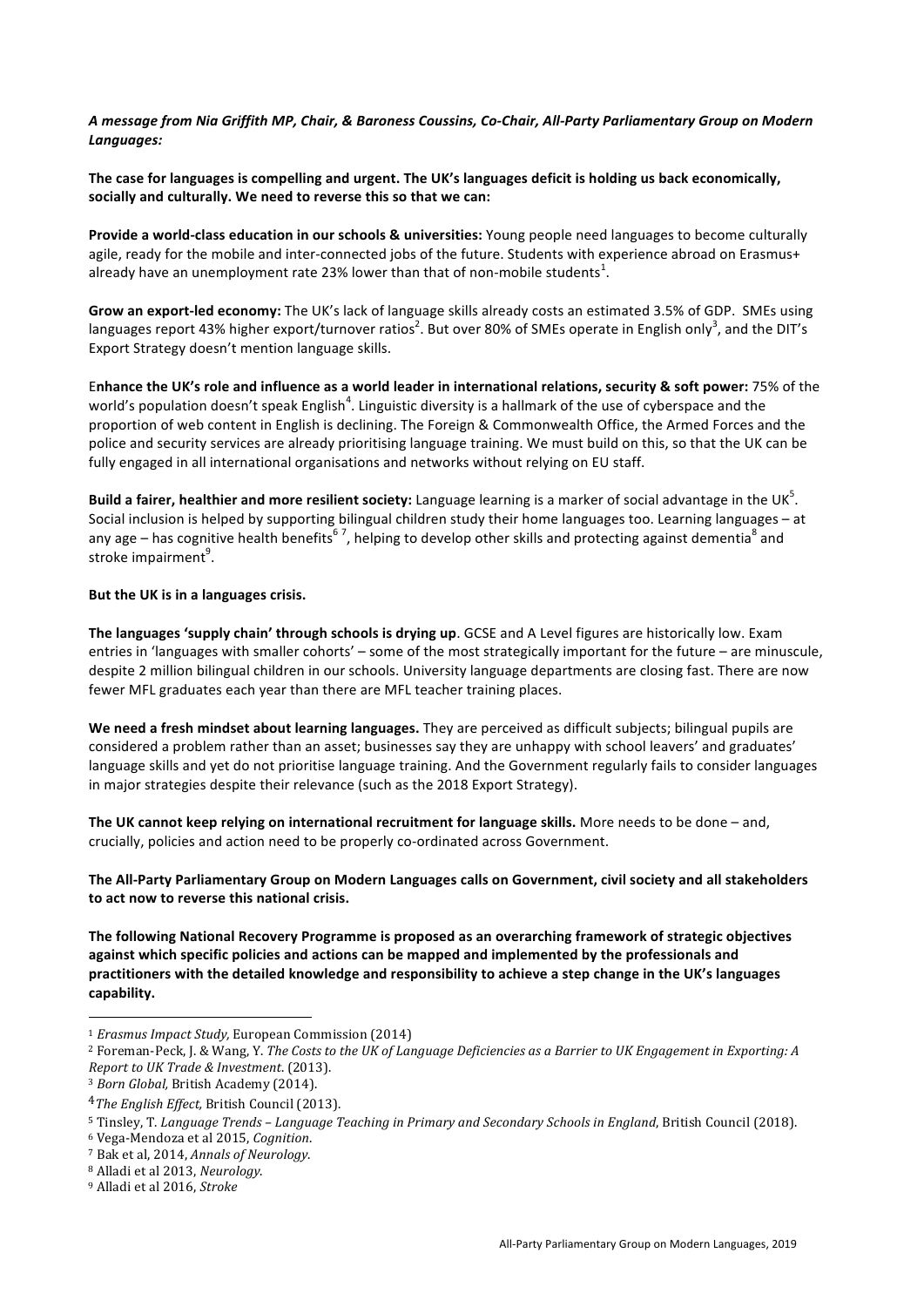### **NATIONAL RECOVERY PROGRAMME FOR LANGUAGES**

### **VISION**

To meet the UK's goals in government, business and civil society by building a country where language skills are valued; where speaking more than one language is the norm; and where languages education and training are world class, equipping the current and next generations with the right language skills for the future.

| <b>Objective 1: Schools</b> | <b>Objective 2: Further &amp;</b> | <b>Objective 3: Business</b> | <b>Objective 4:</b>    | <b>Objective 5: Society</b> |
|-----------------------------|-----------------------------------|------------------------------|------------------------|-----------------------------|
|                             | <b>Higher Education</b>           |                              | Government             |                             |
| Develop and                 | Protect and expand                | Business and                 | Ensure the machinery   | Challenge the view          |
| implement an                | language courses in               | government to work           | of government reflects | that English is enough      |
| inclusive language          | colleges and                      | together on role             | and is accountable for | and encourage more          |
| policy from $5 - 18$        | universities - both at            | modelling in schools         | the strategy on        | young people, parents       |
| with clear pathways to      | degree level and in               | and on language &            | languages.             | and employers to            |
| qualifications in a wide    | Institution-Wide                  | cultural skills training     |                        | recognise the value of      |
| range of languages          | Language                          | for exporters.               |                        | languages skills.           |
|                             | Programmes. And                   |                              |                        |                             |
|                             | introduce language                |                              |                        |                             |
|                             | accreditation into the            |                              |                        |                             |
|                             | Apprenticeship                    |                              |                        |                             |
|                             | Programme                         |                              |                        |                             |

### **STRATEGIC OBJECTIVES**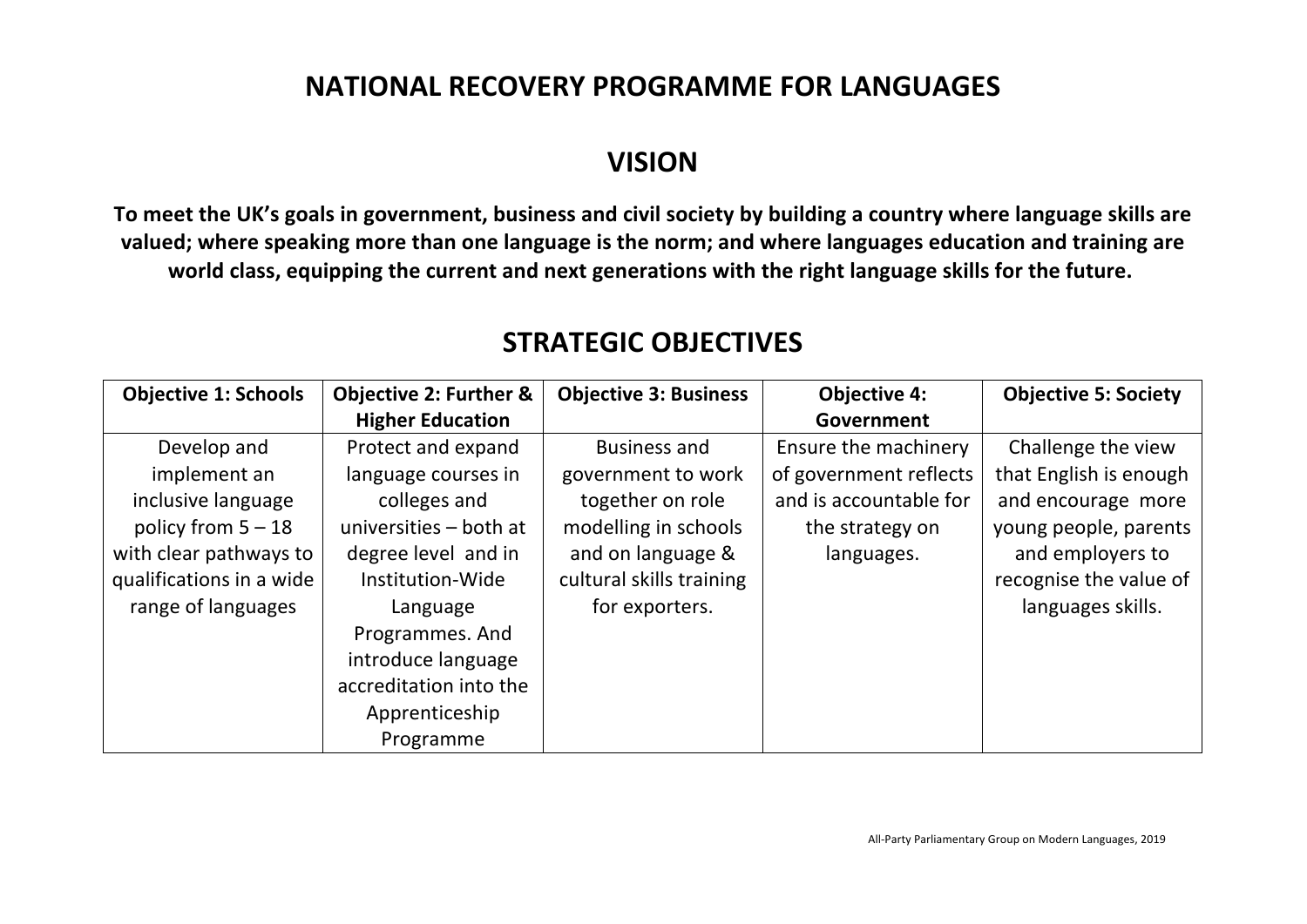### **STRATEGIC OBJECTIVE 1: Schools**

### **Develop and implement an inclusive languages policy from age 5-18** with clear pathways to qualifications in a wide range of languages

**GOALS**

**Statutory entitlement to languages education at all stages of the curriculum from 5-18.**

Improved social equity in languages education, closing gaps in participation and **attainment (irrespective of socio-economic or regional factors)**

Higher take-up of public examinations including a wider range of forms of **accreditation.**

In England, students should have a reasonable expectation that their GCSE grade in MFL will be similar to that in other subjects without any systematic variation.

Routine regular inspection of MFL in primary and secondary schools and colleges **as part of a broad and balanced curriculum offer.**

Adequate supply of properly trained languages teachers in the primary and secondary workforce with access to high quality initial teacher training and **continuing professional development.**

**Every child to have the opportunity for international experience at home or overseas.**

Every language learner to have access to a language assistant.

**Effective communication of MFL outcomes at the point of transfer from primary** to secondary schools to ensure coherent and coordinated transition.

An increase in the range of languages taught in primary and secondary schools.

**Stronger messages from government to schools, parents and students about the** value of languages.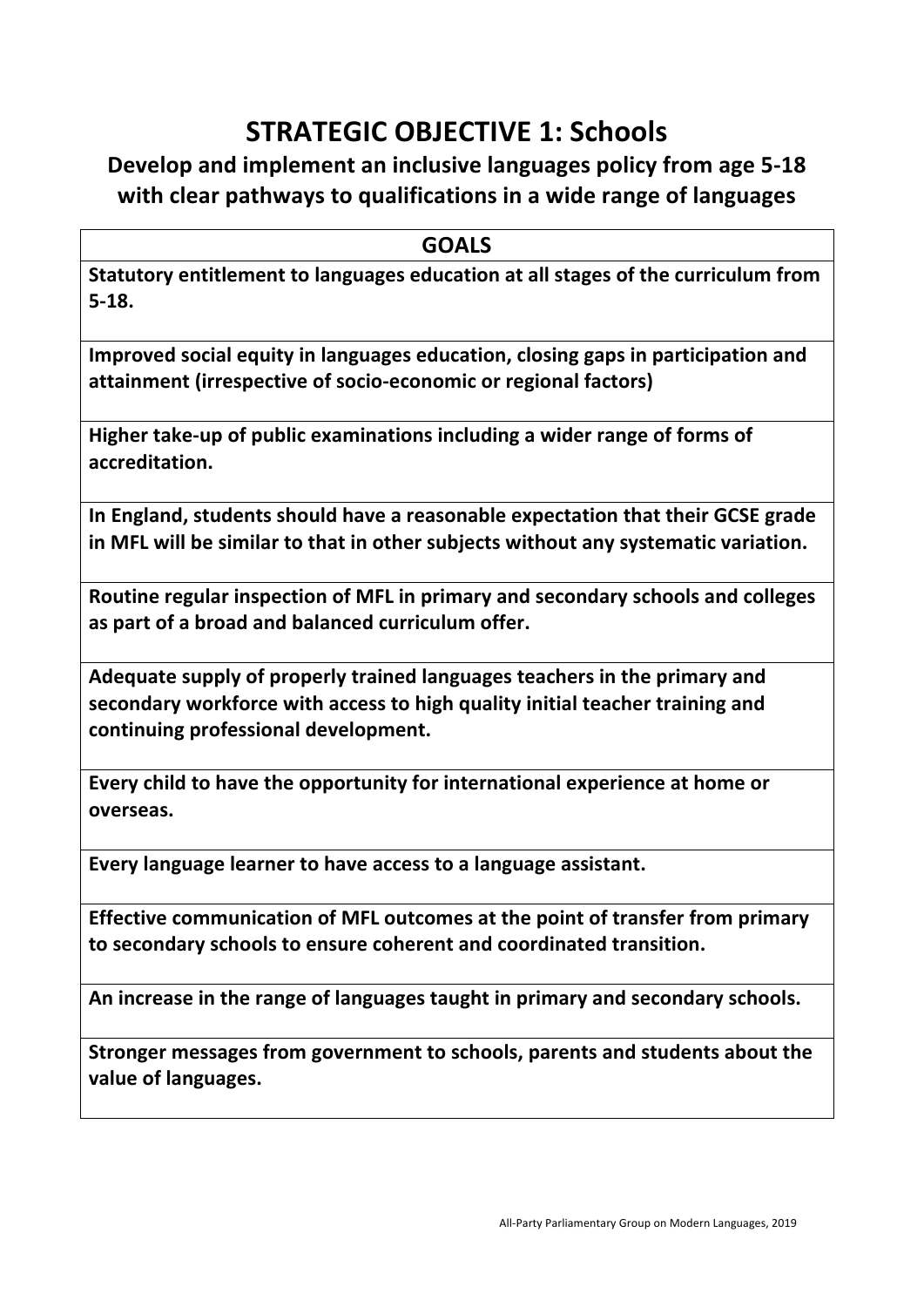### **STRATEGIC OBJECTIVE 2: Further & Higher Education**

**Protect and expand language courses in colleges and universities – both at degree level and at Institution-Wide Language Programmes**  and introduce language accreditation into the Apprenticeship **Programme**

#### **GOALS**

**Creation of a bespoke funding formula that respects the integrity of four-year MFL** degrees and protects the provision of strategic and vulnerable languages.

**Every graduate in all subjects - including vocational training - expected to have a** working knowledge of at least one other language in addition to English.

**HEIs initiating and/or participating in partnerships with schools (especially** schools with high levels of disadvantage) and with employers to boost awareness **of the value of language skills.**

**Widening opportunities to access applied language learning through different** routes systematically linked to employment & integrate business-focussed language courses into technical education courses

UK to remain a full participant in Erasmus+ and Horizon 2020, or like for like replacement schemes; and increase uptake of the opportunity.

**Strategic oversight of MFL provision to ensure changes in provision are implemented with due consideration on regional and national impact**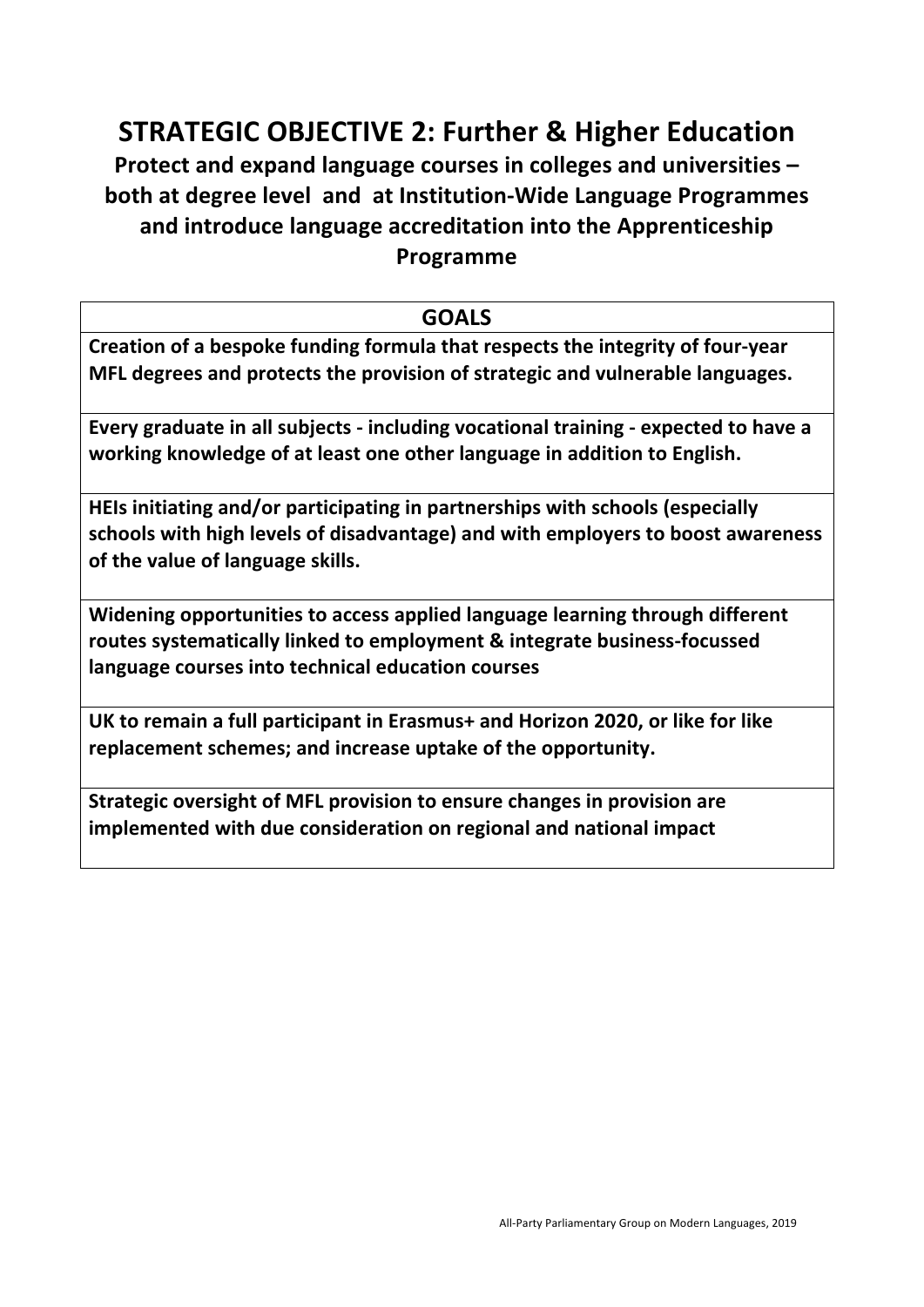### **STRATEGIC OBJECTIVE 3: Business**

#### **Business and government to work together on role modelling in** schools and on language & cultural skills training for exporters.

#### **GOALS**

Government working with employers' organisations to provide businesses with **comprehensive support and advice on language & culture skills for both domestic** and international trade, including strengthening regional DIT support and **through the DIT's GREAT website.**

Government to reward and support small business owners who invest in **language training, for example through tax incentives.** 

Government, businesses and training providers to embed languages in the Apprenticeship Scheme and other vocational training programmes.

UK businesses to promote to school heads, parents and students the value of language skills in and out of the workforce (alongside the complementary role of machine translation and use of native speakers), including through coordination **of existing school:business networks.** 

UK business to demand better language skills among school and college leavers and university graduates, and a universal calibration system showing the level of **job applicants' language skills.**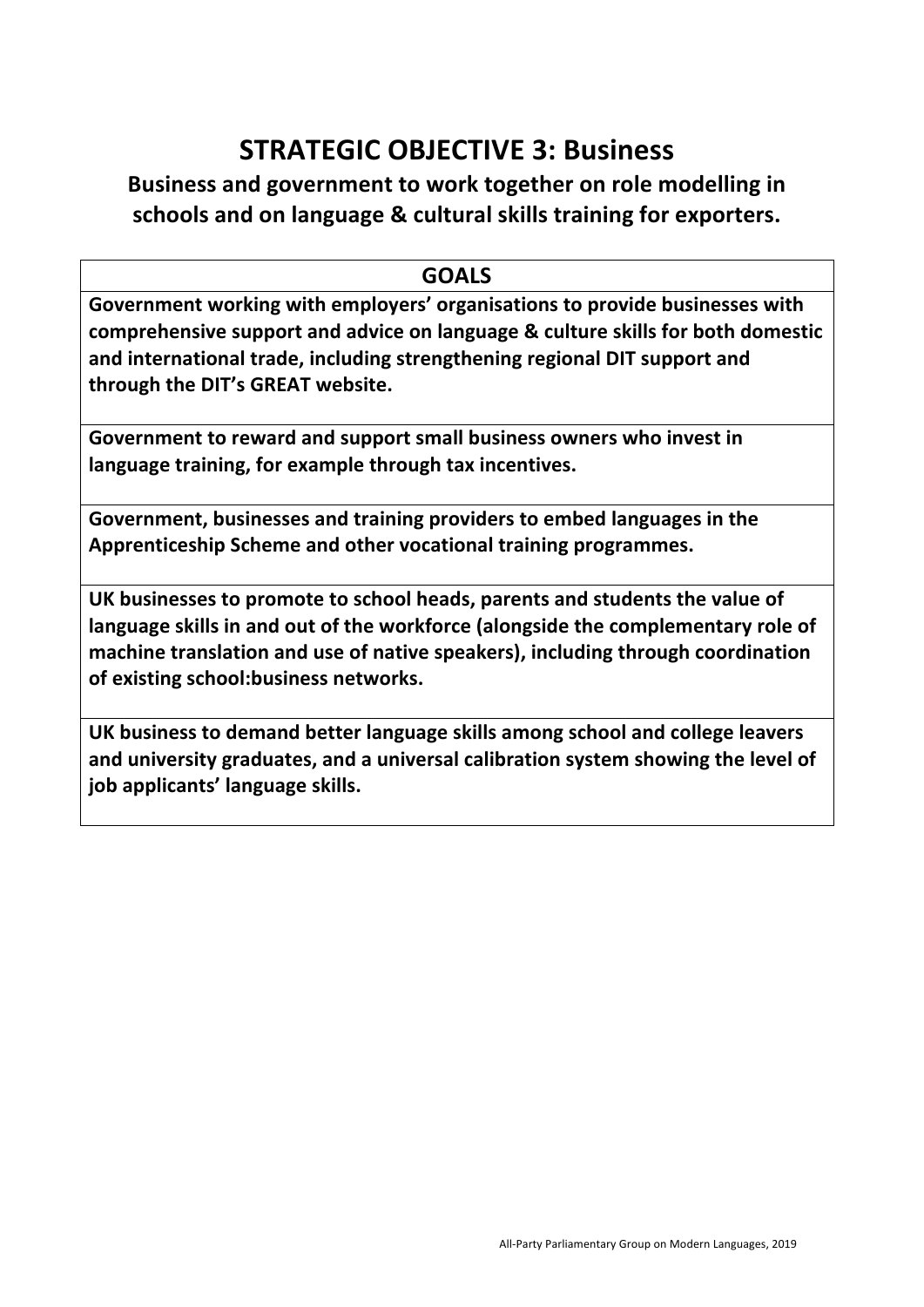### **STRATEGIC OBJECTIVE 4: Government**

#### **Ensure the machinery of government reflects and is accountable for the strategy on languages**

#### **GOALS**

**The Government to act more effectively to coordinate language strategy across Departments to be able to plan more effectively for the future and make** strategic and practical use of language skills across government

Departments to continue to prioritise and develop the place of language skills in sustaining and improving the UK's role & authority in diplomacy, security & **defence.**

The Government to rectify the current absence of language skills from most **recent export and international trade strategies.** 

Future Government consultations and policy proposals to take account of language issues systematically.

Audit of existing language skills across the civil service & identify skills gaps.

An adequate supply chain of multilingual officials, interpreters and translators for deployment in the UN and other international bodies.

**Improvement of the status of public sector employees with language capabilities.** 

Development and humanitarian aid budgets to be deployed with maximum **efficiency by integrating language and communication with beneficiary** communities in all stages of project development and delivery.

Recognition by the Government that the UK's rightful place as a leading global nation includes a multilingual confidence and capacity.